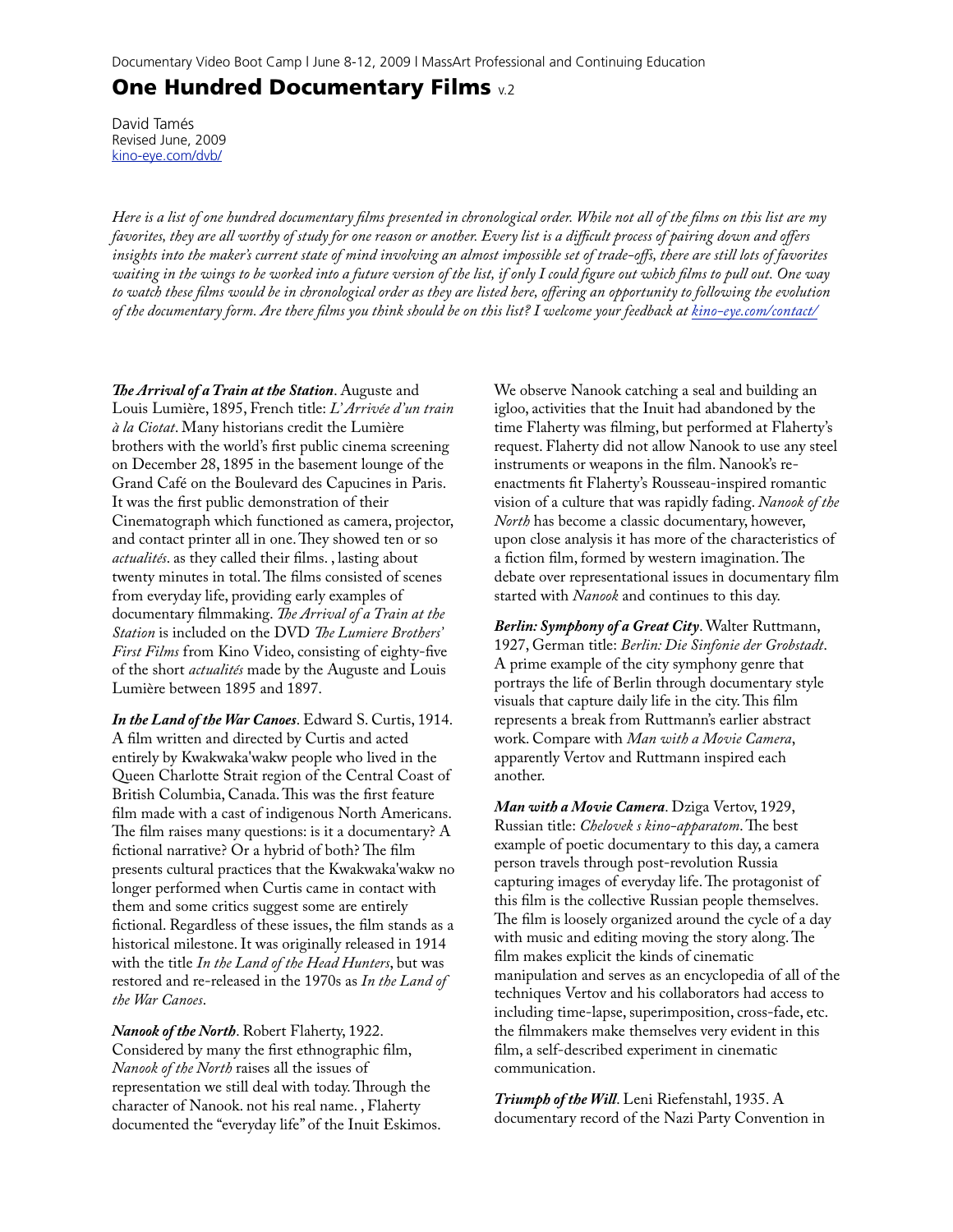Nuremberg, Germany. The film stands as one of the most disturbing, yet poetic, propaganda films every made.

*Coalface*. Alberto Cavalcanti, 1935. A documentary produced by the G.P.O Film Unit presenting a view of the mining industry in Great Britain.

*Nightmail*. Harry Watt and Basil Wright, 1936. A film about the London, Midland and Scottish Railway (LMS) mail train that ran from London to Scotland. English poet W. H. Auden wrote a poem for the film, the poem's rhythm matches the train's, beginning slowly and then picking up speed. A prime example of the documentaries produced by the GPO Film Unit under the guidance of John Grierson.

*The Plow That Broke the Plains. Pare Lorentz, 1936.* Documents the effects of uncontrolled agricultural farming on the Great Plains region which led to the Dust Bowl. Made back in "the day" when the U.S. government was funding documentary film in order to promote New Deal ideals. Includes a score by Virgil Thomson.

*The Spanish Earth.* Joris Ivens, 1937. A film about the Spanish Civil War articulating a strong point-of-view in favor of the Republicans (a melange of interests ranging from centrists supporting a capitalist liberal democracy to revolutionary anarchists and communists) who were fighting against the Nationalists (which would eventually become a fascist regime under Franco) that presents the Spanish people as agents of history fighting "a people's war." The film includes narration by Ernest Hemingway.

**The River.** Pare Lorentz, 1938. Documents the history of the Mississippi River and its tributaries and promotes the necessity of the work of the Tennessee Valley Authority and the other New Deal programs that were set up to conserve the American's natural resources. James Joyce praised the script Lorentz wrote for the narration as "the most beautiful prose that I have heard in ten years, " and was nominated for the Pulitzer Prize for Poetry in 1938. Pretty high praise for government funded propaganda. Includes a score by Virgil Thomson.

*e City*. Ralph Steiner & Willard Van Dyke, 1939. Contrasts industrialized city life with pastoral smalltown America. The film was adapted by Lewis Mumford from the story by Pare Lorentz and includes music by Aaron Copland.

*Meshes of the Afternoon*. Maya Deren, 1943. Not a documentary, but on this list nonetheless, it's a beautiful example of surrealist filmmaking that presages personal documentaries and experimental films of a personal nature.

#### *e Memphis Belle: A Story of a Flying Fortress*.

William Wyler, 1944. The story of the final mission of the "Memphis Belle," a B-17 Flying Fortress that became the first U.S. heavy bomber during World War II to complete twenty-five missions over Europe and return to the United States in one piece. The film was made by the U.S. Army Air Forces First Motion Picture Unit to boost morale by showing the courage of "the boys who flew those planes." Despite the hazards of combat, Wyler and his collaborators filmed multiple bomber missions (not all of them aboard the "Memphis Belle") using 16mm cameras placed in the nose, tail, and other positions around the bomber. The original crew (which was back in the States for a war bond drive) was brought into a Hollywood recording studio to record their own dialog while watching the film, providing a sense of authenticity. In 2001 the United States Library of Congress selected the film for preservation in the National Film Registry. The "Memphis Belle" bomber is now at the National Museum of the United States Air Force at Wright-Patterson Air Force Base, near Dayton, Ohio.

*Night and Fog*. Alain Resnais, 1955. Resnais revisits the Nazi concentration camps ten years after the end of World War II. The film is made up of Resnais' own shooting on location with Nazi footage of the camps, newsreels, and variety of other sources including Leni Reifenstahl's *Triumph of the Will*. The film sparked controversy upon release. West German officials applied pressure on French officials to censor the film and it was removed from the Cannes festival line-up, yet eventually was screened out of competition. The film met with favorable reception by most critics and it eventually screened at numerous festivals. The film has sparked a number of debates, especially in terms of Resnais' failing to disclose that a majority of the victims of the death camps were Jewish.

**The Hunters**. John Marshall, 1957. A beautiful example of ethno-poetic filmmaking, Marshall would later move to cinéma vérité, this early classic of ethnographic film follows the hunt of a giraffe by four men over a five-day period. The film was shot in 1952-53 during an expedition by the Marshall family to Nyae Nyae to study the lives of the Ju/'hoansi, one of the few surviving groups at the time still living by hunting and gathering. John Marshall was a young man when he made this, his first feature length film. The representation of the Ju/'hoansi people is romanticized and this became problematic for Marshall in subsequent years. Marshall was a natural cameraman who found in this film a subject that would dominate the rest of his life. The value of of the film record that Marshall left behind is an encyclopedia of ! Kung life unequaled by any other body of ethnographic film.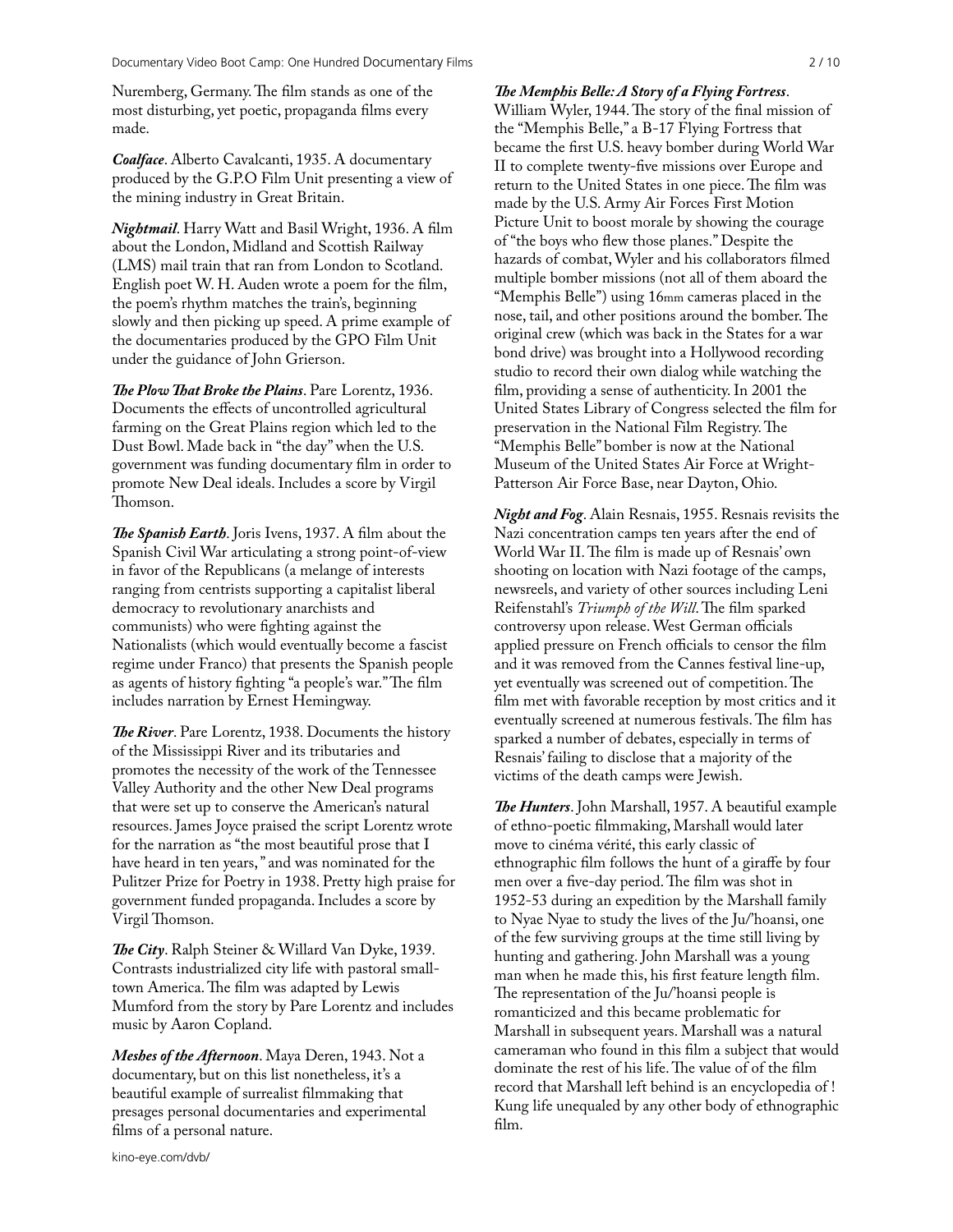*Primary*. Robert Drew, 1960. Among the first American direct cinema masterpieces and the first intimate behind-the-scenes view of a political campaign. Robert Drew and his colleagues had film crews with both the Kennedy and Humphrey campaigns during the one of the state primaries.

*Eddie*. Robert Drew, 1961. A film about race car driver Eddie Sachs. The technical challenge of recording sync sound was perfected for this film: finally camera, recorder and microphone could be separate, portable elements, this and related development in Europe set the pattern that would drive the direct cinema movement for the next forty years, bringing location sound front and center into documentary production.

*Chronicle of a Summer*. Jean Rouch and Edgar Morin, 1961, French title: *Chronique dún éte*. The first film selfdescribed as cinéma vérité and also the first film to asks questions about the possibility of the enterprise of cinéma vérité itself. Unlike their American counterparts who practiced "fly on the wall" observation, Rouch and Morin are more like provocateurs and are seen on camera in this early experiment in capturing "real life" on film. An important milestone everyone interested in documentary should see. It's hard to see except in classes or unless you have access to a university, college library, or film department, it's not available for sale as a consumer-priced DVD nor is it available through Netflix.

*Window Water Baby Moving*. Stan Brakhage, 1962. Some people might argue this is not a documentary, however, Brakhage himself claimed he was making documentaries of perception. Available on the Criterion Collection DVD titled *by Brakhage: An Anthology*.

*Mothlight.* Stan Brakhage, 1963. Some people might argue this is not a documentary, however, Brakhage himself claimed he was making documentaries of perception. Available on the Criterion Collection DVD titled *by Brakhage: An Anthology*.

*Crisis*. Robert Drew, 1963. Multiple camera teams around a crisis makes for a dramatic documentary. Among the early documentaries. along with *Primary*, et al.. to make use of sync sound.

**The Chair.** Robert Drew & Richard Leacock, 1963. The last moment commutation of Paul Crump's death sentence is a poignant social document of real courtroom drama.

*Dog Star Man*. Stan Brakhage, 1962–64. Some people might argue this is not a documentary, however, Brakhage himself claimed he was making documentaries of perception. Available on the

Criterion Collection DVD titled *by Brakhage: An Anthology*.

*Dead Birds.* Robert Gardner, 1964. This film illustrates the lives of people living in the mountain Papuans in West New Guinea in 1961 before the area was "pacified" by the Dutch government. A film that goes beyond the specific subject and becomes a metaphor for both the fragility and cruelty of human existence.

*7-Up Series*. Michael Apted, 1964, 1971, 1978, 1985, 1992, 1999, 2007. The 7-Up Series started in 1964 when Granada television interviewed fourteen 7-yearold British children from a variety of social and economic backgrounds. The film was among the first attempts on television to record real people living real lives. Every seven years since, Michael Apted has returned to interview the now-adults about their lives and how they have changed. The latest installment, 49 *Up*, premiered in the U.S. on October 9, 2007 on P.O.V.

*Tokyo Olympiad*. Kon Ichikawa, 1965. A beautiful montage of the 1964 Olympics.

*Don't Look Back*. D.A. Pennebaker, 1967. Follows Bob Dylan on his 1965 tour in England. An excellent example of American Direct Cinema offering a glimpse into the private life of Dylan at a time when he is gaining popularity and transforming his style.

*Titicut Follies*. Frederick Wiseman, 1967. Close and intimate handheld camerawork by John Marshall provides a scathing look at the poor treatment inmates were receiving from guards, doctors, social workers, and psychiatrists at a prison hospital for the criminally insane in Bridgewater, Massachusetts. The Commonwealth of Massachusetts sued Wiseman and the Massachusetts Supreme Court ruled that the film constituted an invasion of inmate privacy and ordered its withdrawal from circulation. The ban on *Titicut Follies* in Massachusetts was not lifted until 1992, twenty five years later. I assume the Commonwealth of Massachusetts was more concerned about the exposé than individual rights, but how else could they prevent circulation of a film about an institution funded by public money? A classic case study in the right-toprivacy vs. the citizen's right to know what is being done with their tax money.

*Jaguar*. Jean Rouch, 1967. Three young men from the Savannah of Niger leave their homeland to seek wealth and adventure on the coast and in the cities of Ghana. The film is part documentary, part fiction, and part reflective commentary. There was no portable sound synchronized equipment in the early 1950s when *Jaguar* was shot. Instead, Rouch had the main characters (his friends and "accomplices") improvise a narrative while they viewed the film, which was itself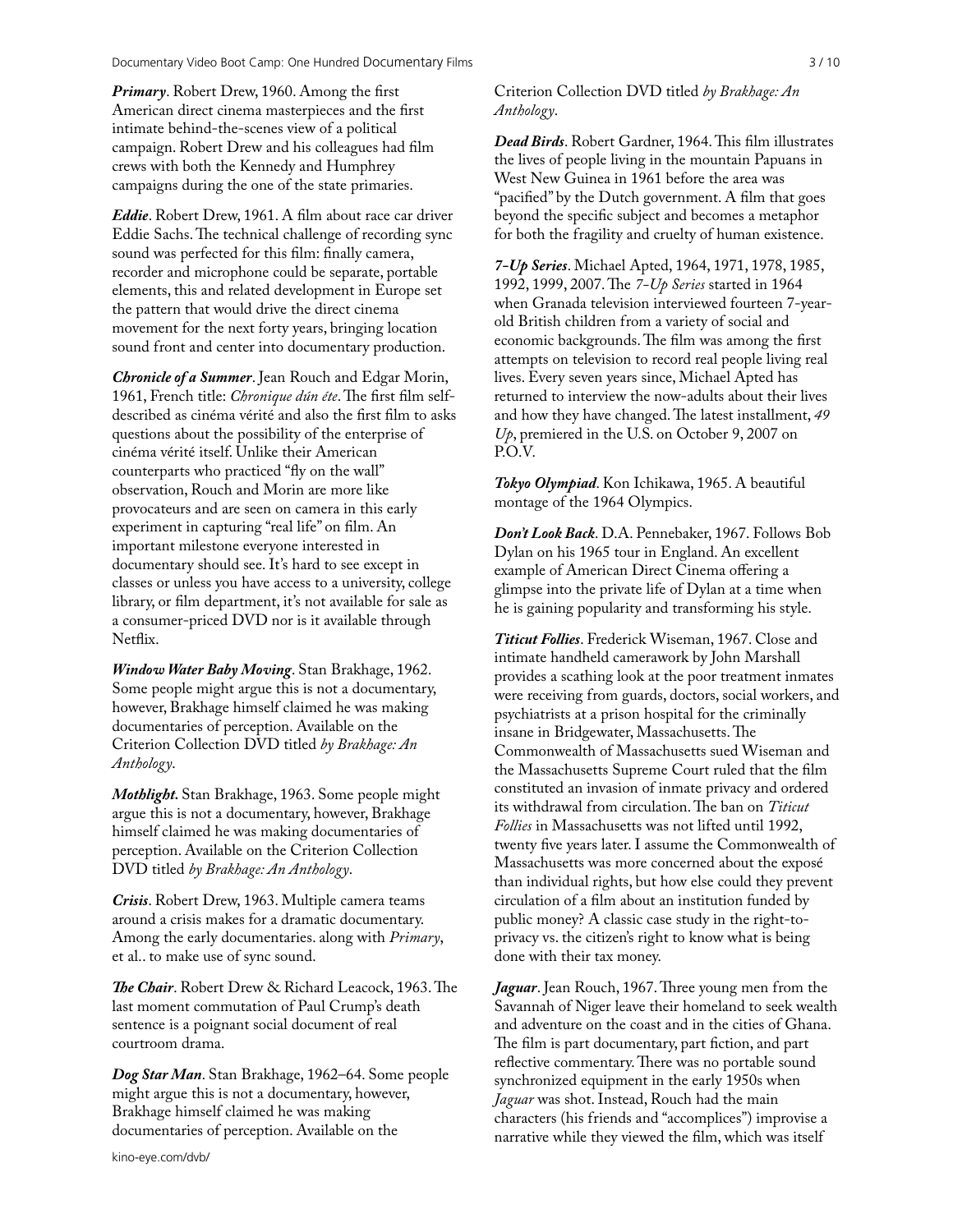improvised along the way. An interesting example of ethno-fiction that can still be considered a documentary.

*Through Navajo Eyes* (series). Sol Worth & John Adair, 1966. A series of seven short documentary films that show scenes of life in the Navajo Nation. An experiment by with the hypothesis that in using film as a form of expression (analogous to language in some ways), that Navajo films would reflect Navajo cultural ways of seeing. Worth and Adair taught filmmaking and editing to a group of six Navajos in Pinetree, Arizona. This series marks a turning point documentary film: whereas filmmakers typically made representation of "other" people's world, Worth & Adair handed the camera to "other" people to see what would result. The Navajo filmmakers included long sequences of walking (a prominent theme in Navajo myths) and did not use tight close-ups on people's faces, providing a fascinating exploration of issues of representation and subjectivity in documentary. The project is described in Worth & Adair's book *Through Navajo Eyes: An Exploration in Film Communication and Anthropology*. The series is also known as *The Navajo Film Themselves.* 

*Monterey Pop*. D.A. Pennebaker, 1968. Pure concert film, and the first one of it's kind, the film that launched the concert film genre and still among the best examples of the genre.

**Salesman.** Albert and David Maysles, 1968. This seminal example of american direct cinema follows four bible salesmen as they travel far from their families across the country selling expensive bibles to housewives who really can't afford them. One of the finest examples of American cinéma vérité.

*N/um Tchai: The Ceremonial Dance of the !Kung Bushmen*. John Marshall, 1969. In the 1950's, when this film was shot, Ju/'hoansi gathered for "medicine dances" often, usually at night, and sometimes such dances lasted until dawn. The film opens with a brief introduction to the role of n/um tchai in healing and in warding off evil, followed by scenes from one all-night dance. The dance begins with a social gathering and becomes increasingly intense as the night wears on, finally concluding at dawn. Since the film was shot before the availability of crystal sync, John Marshall had to painstakingly post-synch the film during the editing process. Marshall worked with the intimate techniques of sync sound even before the technology made it practical. By the time the film was released, shooting sync sound had become the de facto standard. The film was released in black and white to save costs in the educational film market, however, it was shot in color. Gorgeous color footage of the ceremonial dance appears in *A Kalahari Family* and I believe the

distributor is planning to re-release the film in the original color at some point.

*e Blues Accordin' to Lightnin' Hopkins*. Les Blank, 1969. Les Blank once told the story of how he was able to make this film, to get up close and personal with an elusive character who was avoiding him, and to make a long story short, Blank ended up playing cards with Lightnin' Hopkins and losing a lot of money to him, and at the end of the night Hopkins told Blank, "that was fun, why don't you come back again tomorrow, even bring your camera and make this movie you want to make," and so Blank was able to capture the great Texas bluesman during some performances and a visit to his boyhood town of Centerville, Texas. Stands as one of Blank's most wonderful films.

The Sorrow and the Pity. Marcel Ophüls, 1969, French title: *Le Chagrin et la pitié*. Ophüls explores the multifaceted response of the French to occupation during World War II.

*Land of Silence and Darkness*. Werner Herzog, 1971. Who else but Herzog could make a film in which the central character is deaf and blind that explores and celebrates human communication with the philosophical depth?

*Bitter Melons*. John Marshall, 1971. A beautifully observed and paced film about a small band of /Gwi San. Ten people share a camp, including Ukxone, a blind musician who plays music that he has composed on his hunting bow: songs in praise of melons, about trapping antelopes, about shouting and being lost in the bush. "Bitter Melons," his favorite song, is about a woman who learned from her Bantu neighbors to plant melon seeds. Wild melons taste bitter, the agriculturalists said.

*Hearts and Minds*. Peter Davis, 1974. A documentary about the Vietnam War that premiered at the 1974 Cannes Film Festival, however, distribution in the United States was delayed by legal maneuvering, due to the controversial nature of the film. The title is from a phrase spoken by Lyndon B. Johnson, "the ultimate victory will depend on the hearts and minds of the people who actually live out there."

*Harlan County U.S.A.* Barbara Kopple, 1976. Excellent documentary of the 1973 coal miners' strike against the Eastover Mining Company in Kentucky as the workers try to join the United Mine Workers Association.

*Powers of Ten*. Charles and Ray Eames, 1977. A classic piece of visualization.

*If it Fits*. John Marshall, 1978. The once thriving industrial town of Haverhill, Massachusetts on the Merrimack River now resembles, in the words of one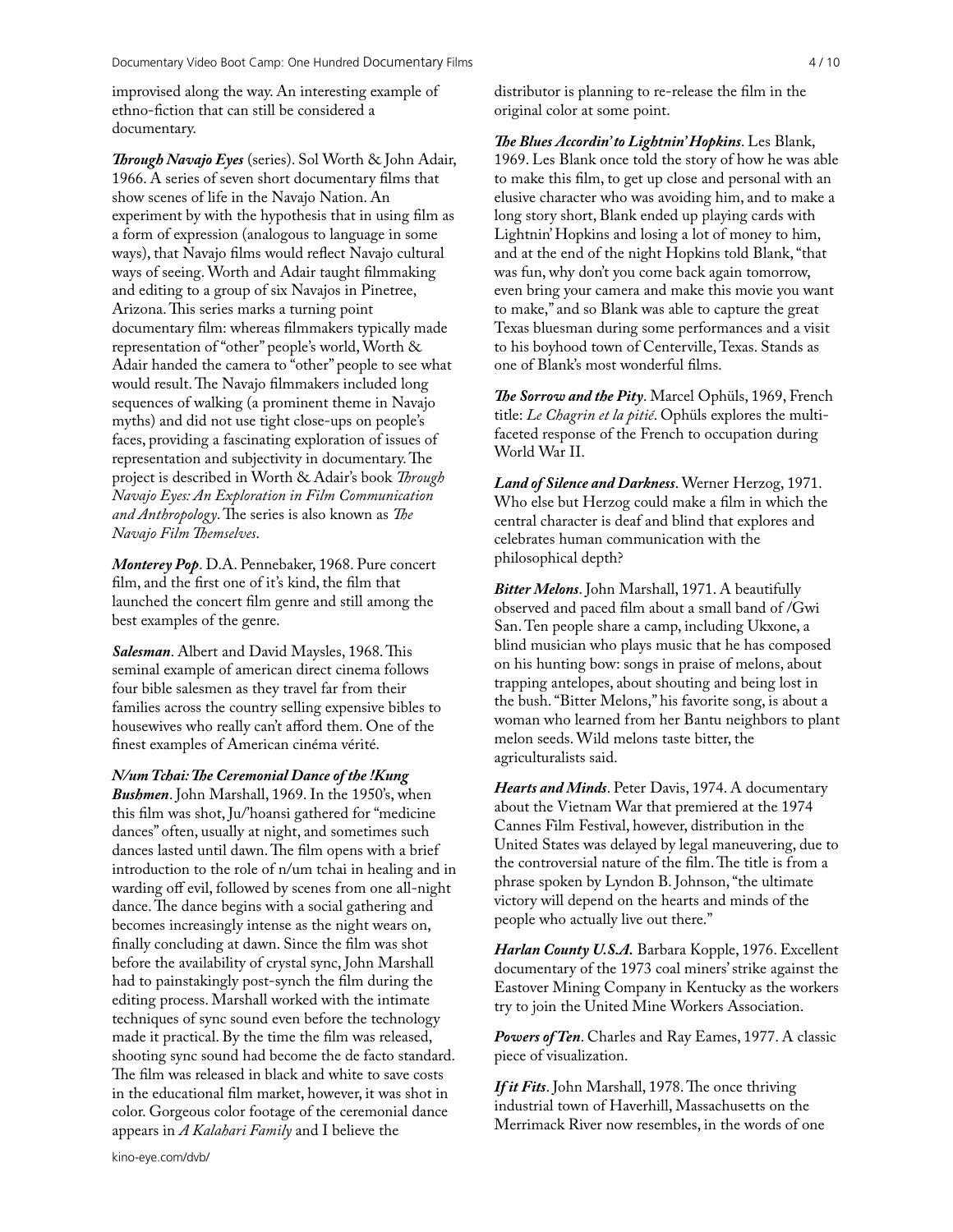of the film's subjects, "a ghost town where you expect to see tumbleweeds come rolling down Main Street." *If it Fits* examines a dying industrial town and its politicians' search for votes over such issues as municipal spending, rising taxes, the revitalization of depressed areas, and attracting new industry. The film's centers around the event of the 1976 Mayoral election. Election scenes are intercut with comments from Haverhill residents, members of a local foundation, political scientist Frances Fox Piven, the president of the local union, and the shoe manufacturers themselves. The oral history which surrounds the election footage is a reservoir of information about Haverhill's present condition as well as its past. A wonderful example of gently observed cinéma vérité filmmaking and skillful editing.

*Werner Herzog Eats His Shoe*. Les Blank, 1979. A delightful short documentary in which Les Blank meets Werner Herzog at the San Francisco airport, follows him to Chez Panisse where Alice Waters helps Herzog cook his shoe in duck fat, and the next day Blank is at the UC Theater in Berkeley where Herzog eats a piece of shoe in front of an audience. Why did this happen? Years before Werner Herzog had been talking to a UC Berkeley student and encouraged him to be a filmmaker with a unique challenge: he said that if the student ever succeeded in making a film that was shown at the Pacific Film Archive in Berkeley, he would come back and eat his shoe. The student was Errol Morris who eventually made *Gates of Heaven*, a documentary about the moving of a pet cemetery. True to his word, Herzog came back to Berkeley and ate his own shoe. In 1982 Blank followed Herzog again, this time to the Amazon jungle to film the making of *Fitzcarraldo*, which became *Burden of Dreams*.

*Garlic is as Good as Ten Mothers*. Les Blank, 1980. A celebration of garlic as only Les Blank could do.

*N!ai, Story of a !Kung Woman*. John Marshall and Adrienne Miesmer, 1980. Amazing storytelling about dramatic changes in a way of life. The film provides a broad overview of !Kung life, both past and present, and an intimate portrait of N!ai, a Ju/'hoansi woman who in 1978 was in her mid-thirties. N!ai tells her own story, and in so doing, the story of Ju/'hoan life over a thirty year period. As N!ai speaks, the film presents scenes from the 1950's that show her as a young girl and a young wife. The uniqueness of  $N!$ ai lies in its tight integration of ethnography and history, of the personal and the societal.

*Gates of Heaven*. Errol Morris, 1980. A documentary about the pet cemetery business told through interviews that launched Morris' career. Among the cast of characters is Floyd "Mac" McClure whose pet cemetery fails and he must dug up and transport

hundreds of animals to another pet cemetery. A documentary classic dealing with mortality for which Werner Herzog ate his shoe.

*e Life and Times of Rosie the Riveter*. Connie Field, 1981. "Rosie the Riveter" was the cultural icon representing the women who worked in manufacturing plants producing weapons and material during World War II. Out of interviews with hundreds of women who worked in factories during the war, Field chose five women who worked during the war to articulate the collective experience of many "Rosies." When the war was over, many women wanted to continue working, but American society's view of a woman's place crushed many of their hopes. The film beautifully weaves together the interviews with archival footage, photographs, posters, advertisements, and music from the period.

The Atomic Cafe. Jayne Loader, Kevin Rafferty, & Pierce Rafferty, 88 min., 1982. Documents a defining period in history and presents a chilling and humorous look at cold-war era paranoia in the United States through newsreel footage, government archives, military training films, etc.

*Burden of Dreams*. Les Blank, 1982. One of the best making-of/behind-the-scenes docs ever made. Essential viewing.

*Koyaanisqatsi*. Godfrey Reggio, 1982. With stunning photography and a score by Phillip Glass, the film presents a prophetic indictment of western culture. The title is taken from the Hopi language,meaning "life out of balance," Reggio, a filmmaker deeply involved in progressive political causes, states in *Essence of Life,* a documentary film available on the DVD edition of *Koyaanisqatsi,* "It's not that we use technology, we live technology. Technology has become as ubiquitous as the air we breathe, so we are no longer conscious of its presence. So what I decided to do in making these films is to rip out all the foreground of a traditional film—the foreground being the actors, the characterization, the plot, the story—I tried to take the background, all of that that's just supported like wallpaper, move that up into the foreground, make that the subject, ennoble it with the virtues of portraiture, and make that the presence."

*First Contact*. Bob Connolly and Robin Anderson, 1983. In the 1930s Australian miners lead by Michael Leahy and his brothers made their first trek into the New Guinea highlands. This was the first contact between white people and highlanders. Compelling footage of the initial meetings is combined with interviews of the surviving brothers and highlanders who recall the impressions and shock of those long ago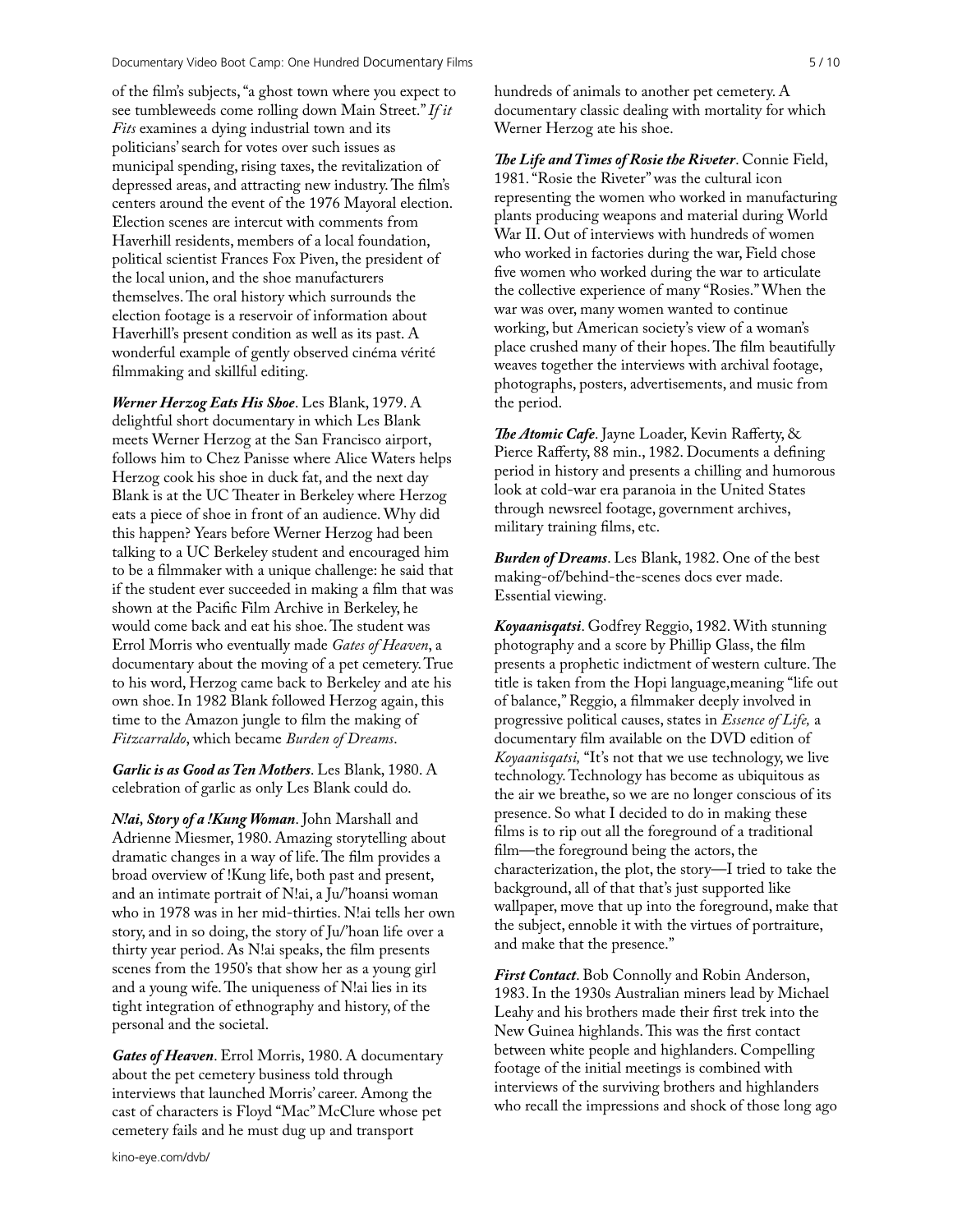events. The filmmakers made a follow-up, *Joe Leahy's Neighbors,* about Michael Leahy's son.

*e Times of Harvey Milk*. Rob Epstein, 1984. Not only a compelling story, but an example of excellent structuring and documentary editing. The opening sequence is wonderful.

This is Spinal Tap. Rob Reiner, 1984. A classic, among the best examples of the mocumentary genre.

*Shoah*. Claude Lanzmann, 1985. Survivors, witnesses, and former Nazis talk about the events of the Holocaust. Lanzmann does not use reenactments nor historical footage, instead, uses only interviews and visits to the various places his interviewees discuss. Not only is this compelling storytelling, but demonstrates the awesome power of good interviews (along with *The Last Days*).

*Seventeen*. Joel DeMott and Jeff Kreines, 1985. A fine example of American direct cinema, and while not as well known as the classics (e.g. *Salesmen*), it deserves a place among them. The project was originally designed to be part of a series (conceived by Peter Davis) as one of six television documentaries under the collective title of '"Middletown." Five of the films were broadcast by PBS in 1982, but *Seventeen* was excluded, probably due to its raw, honest, observational approach looking at teenage life in America including strong language, drinking, drugs, a romance between a seventeen year old white girl and a young black man, and no artificial plot or crisis structure. And yet these qualities—which led PBS to not show the film—are exactly what makes *Seventeen* a unique and honest portrayal.

*Sherman's March*. Ross McElwee, 1986. McElwee originally received funding to document General William Sherman's effect on the South. But before he start the project, his girlfriend leaves him, and his journey through the South becomes personal as he meets several women in his travels and examines his own life rather than that of General Sherman's, fueled the the personal documentary movement

*Forest of Bliss*. Robert Gardner, 1986. A film without dialogue, subtitles, or voiceover narration. On the surface it's an ethnographic study of funerary practices in Benares, India, it explores ceremonies, rituals, and the industries associated with death and regeneration. This film does not fit neatly into any category: it mixes cinéma vérité techniques with an experimental approach. The rituals and objects photographed, like the river, corpses, and the cremation pyre, all providing reflections of the ideas they embody without explicit explanation by the filmmaker or his subjects. Postmodern academics have found lots of faults with the film, but as a work of cinematic poetry, each viewer brings their own ideas and experiences to bare on the [kino-eye.com/dvb/](http://kino-eye.com/dvb/)

interpretation of the film. Gardner's companion book, *Making Forest of Bliss* (Harvard University Press, 2002), is the result of a close watching of the film with his collaborator, Ákös Öster.

Superstar: The Karen Carpenter Story. Todd Haynes, 1987. Todd Haynes made a name for himself (two years after graduating from Brown University) with this underground cult classic in which he uses Barbie and Ken dolls to tell the story of Karen Carpenter's death from anorexia. His Barbie-scale mise-en-scene, found footage, and use of Carpenter's music is masterful. Richard Carpenter's dislike of the film led to Haynes being served a "cease and desist" order in 1989 and the film went underground, however, you can now view it on Google Video: [http://video.google.com/](http://video.google.com/videoplay?docid=622130510713940545) [videoplay?docid=622130510713940545](http://video.google.com/videoplay?docid=622130510713940545)

*Cannibal Tours*. Dennis O'Rourke, 1987. A critique of modernity and ethnocentrism that follows several American and European ecotourists on their travels in Papua New Guinea. Contemporary tourism attempts to discover places that consist of "unspoiled nature" and " primitive people," however, this film makes it evident that the primitive "other" no longer exists.

*Gap-Toothed Women*. Les Blank, 1987. A delightful and quirky documentary as only Les Blank can make.

The Thin Blue Line. Errol Morris, 1988. Errol Morris has a unique style all his own. When most people do re-creations it's pretty much the documentary equivalent of Velveeta cheese, however, when Morris does re-creations, it's in the category of cinematic art, pushing the boundaries of what we consider is, and is not, a documentary film and providing the genre with some of the best examples of John Grierson's quixotic definition of documentary as "the creative treatment of actuality."

*Joe Leahy's Neighbors*. Bob Conally and Robin Anderson, 1988. Joe Leahy is a wealthy coffee plantation owner and the mixed race son of an Australian miner and a highland girl. Joe lives in Western-style grandeur amidst his poorer Ganiga neighbors. Joe Leahy's links to his neighbors and their financial and emotional bonds are explored in the film, a follow-up to *First Contact*. The filmmakers lived in the highlands and filmed for eighteen months. They built a grass and thatch house on the edge of Joe Leahy's plantation, in the "no man's land" between Joe and the Ganiga. The film poignantly portrays both perspectives without value judgments or resolution for either side.

*For All Mankind*. Al Reinert, 1989. Reinert documents the Apollo space program with a focus on the human aspects of the missions. Rather than use voice-over narration, the film presents us with the voices of the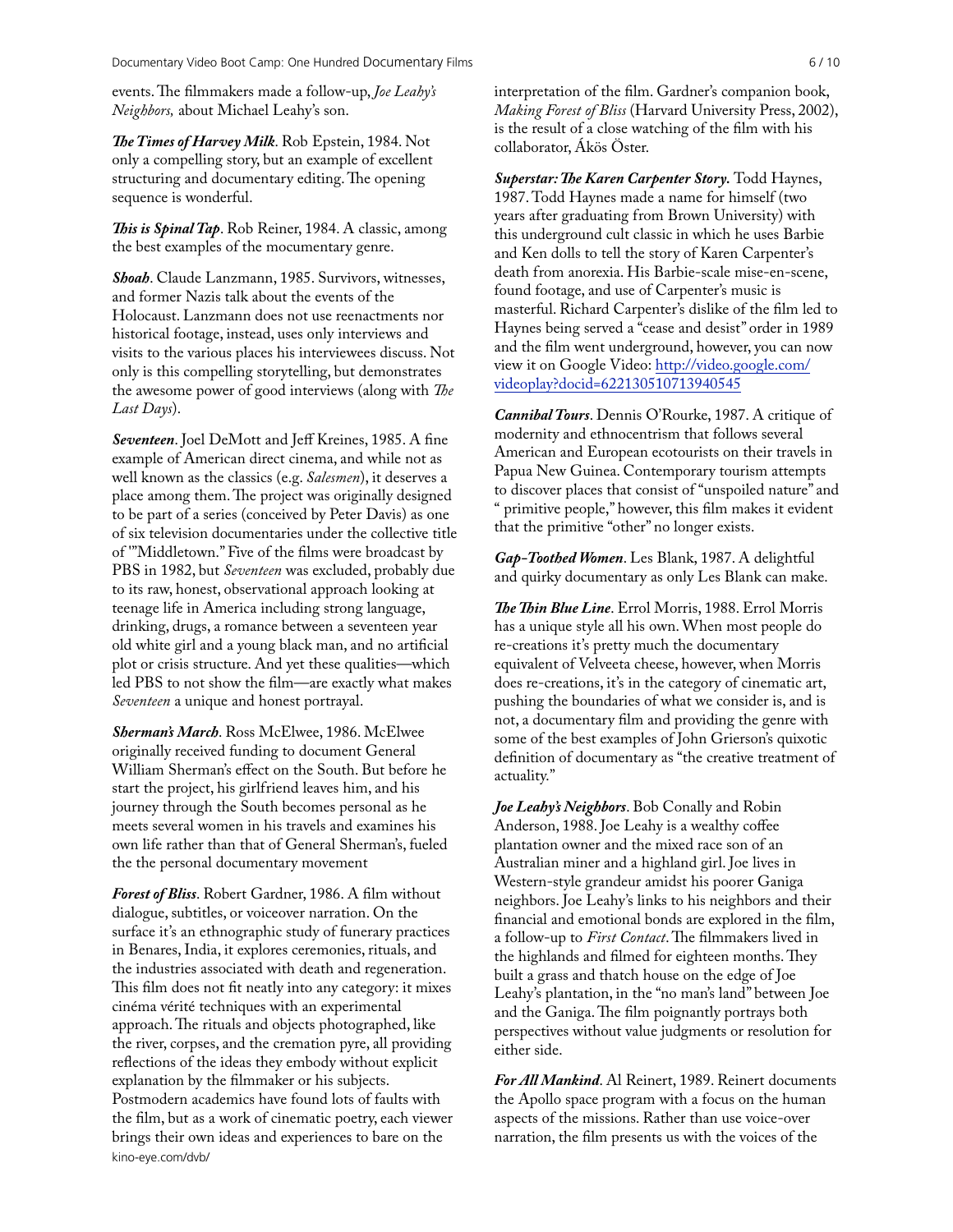astronauts and mission control personnel. A score by Brian Eno sets the emotional tone.

*Tongues Untied*. Marlon Riggs, 1989. Poetically celebrates the difficult life of gay black men who must deal with double discrimination in terms of race and homophobia. The film is available on the POV 20th anniversary collection DVD along with other documentary classics like *Silverlake Life: The View from Here*, *Maya Lin: A Strong Clear Vision*, *Regret to Inform*, and many others.

*Notebook on Cities and Clothes*. Wim Wenders, 1989. A cinematic essay on film vs. video by way of fashion design. Wenders was invited by the Georges Pompidou Centre to make a film in the context of fashion and the result is this unusual documentary made from a mix of 16mm and video materials exploring the work of Japanese fashion designer Yohji Yamamoto. Wenders follows the designer from Tokyo to Paris as the designer prepares for Yamamoto's latest showing. Through dialog with the designer and his own musings, Wenders offers a mélange of reflections on the ephemeral nature of fashion and the essential differences between shooting on film vs. video.

*Roger & Me*. Michael Moore, 1989. I have serious issues with Moore's documentary ethics. Moore pioneers a new form of rhetorical documentary that places the demands of entertainment and the director's thesis over discourse and facts, and while I would not argue that it's not a documentary, it's not in he same league of documentary as Barbara Kopple's *American Dream*.

*American Dream*. Barbara Kopple, 1990. A good example of a respectful filmmaker-subject relationship, the antithesis of Moore's style as exemplified in *Roger & Me*.

*Hearts of Darkness: A Filmmaker's Apocalypse*. Fax Bahr, George Hickenlooper, and Eleanor Coppola, 1991. A film about the making of *Apocalypse Now* and among the best "making of" documentaries.

*Madonna: Truth or Dare*. Alek Keshishian and Mark Aldo Miceli, 1991. An entertaining documentary about Madonna's persona, not Madonna, but her persona.

*History and Memory: For Akiko and Takashige.* Rea Tajiri, 1991. A daughter struggles to understand Japanese internment through historical and personal accounts of her mother and other family members. The film also explores the challenge of representing the past. Tajiri combines interviews, archive footage, images of the camp where her mother was interned, and tells the story of her father who was drafted into the army prior to Pearl Harbor. He returns home to find his family's house removed from its original lot.

The film avoids sentimentality as it presents the melancholy of loss. A wonderful example of how to make a film about something you don't have images of.

*In the Shadow of the Stars*. Allie Light and Irving Saraf, 1991. An affectionate look at the path to stardom inside the world of opera. In a refreshing twist, the filmmakers focus on the singers who stand "in the shadows" behind the divas and sheds light on the lure of celebrity and offers a privileged look into the world of opera. Shot in 35mm with gorgeous results.

*Manufacturing Consent: Noam Chomsky and the Media*. Mark Achbar and Peter Wintonick, 1992. The film presents Noam Chomsky's ideas through interviews, stock footage and illustrations in a manner

suitable to a new generation that does not read and

prefers to watch.

*Visions of Light*. Arnold Glassman, Todd McCarthy, and Stuart Samuels, 1992. Interviews with cinematographers are inter-cut with their films as they discuss the art and craft of cinematography. The interviews were shot in High Definition video in an attempt to demonstrate that high definition video was ready to be taken seriously as a tool for cinematography. It would take another ten years before that became true.

**Dialogues with Madwomen. Allie Light, 1993. This** film presents seven "madwomen," including Light herself, describing their experiences with schizophrenia, manic depression, euphoria, and recovery. Interviews, reenactments, and home movie footage combine to tell each woman's story and reveal the abuses they experienced under the care of their doctors. The film challenges us to consider that what we sometimes perceive as "madness" is actually a women's self-expression. Allie Light said, "A lot of people think that madness, so-called, comes out of nowhere. But the film links it up with their environment." In the same interview she later says, "Somebody once said to me, women are in mental hospitals, and men are in prison." Shot on a mix of video interviews and 16mm B-Roll at a time when the medium of video was just beginning to be accepted by documentary filmmakers.

Silverlake Life: The View from Here. Tom Joslin & Peter Friedman, 1993. A personal diary that addresses the issue of living with AIDS and the acceptance of gay couples by their family, among the new crop of films shot on Hi8 (at the time) that helped open up distribution to documentaries shot on prosumer video formats.

*e War Room*. Chris Hegedus & D.A. Pennebaker, 1993. An behind-the-scenes look at Clinton campaign headquarters where George Stephanopoulous and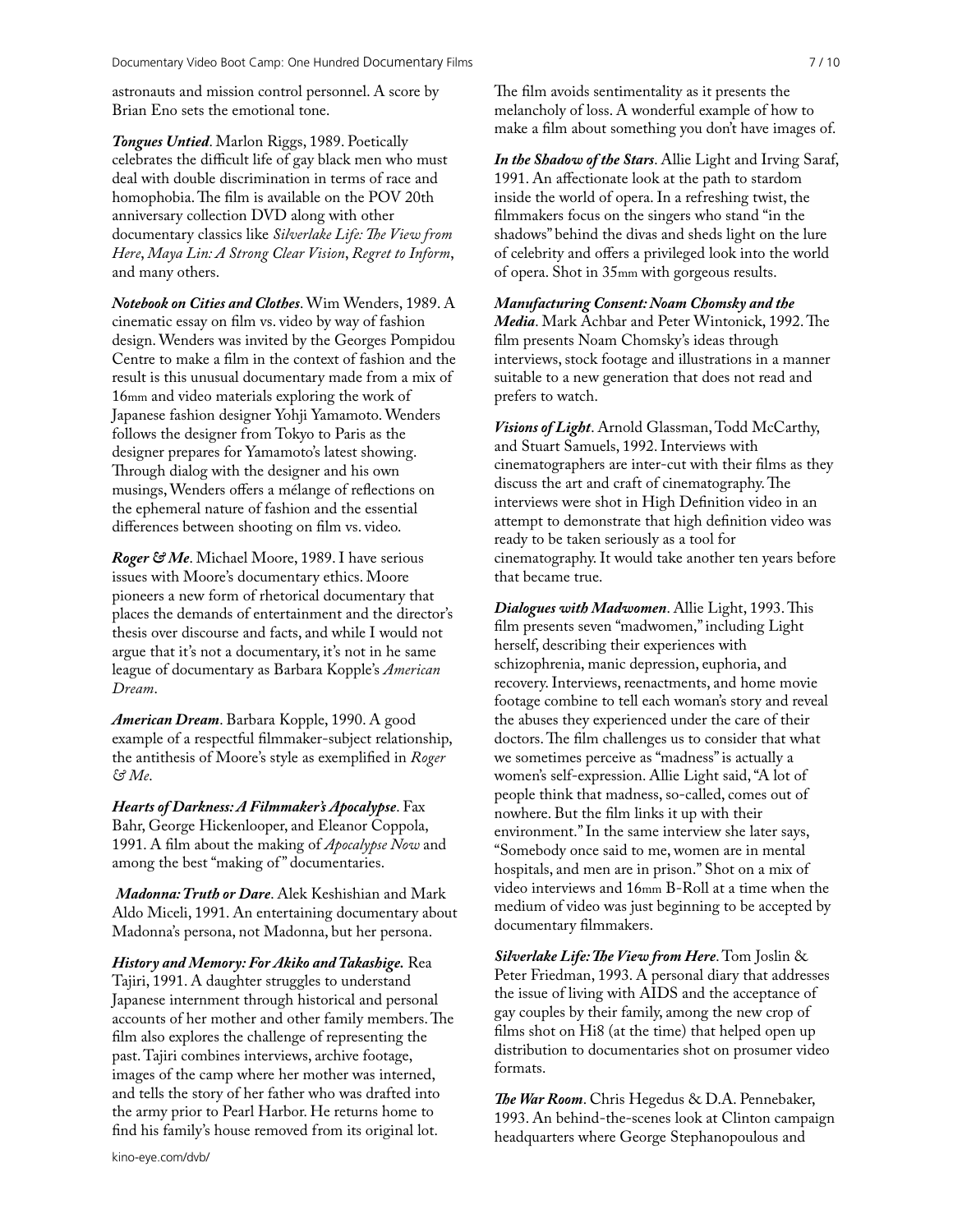James Carville perfected the art making the news cycle work for them.

Hoop Dreams. Steve James, 1994. This well crafted film shot over several years follows two boys from inner-city Chicago with dreams of becoming basketball stars. We follow them through high school and some of their college years as they win scholarships and face obstacles along the way. Among the first wave of documentaries shot on miniDV that achieved theatrical release, once and for all removing the stigma of shooting on video rather than film.

*Crumb*. Terry Zwigoff, 1994. A wonderfully done and intimate portrait of Robert Crumb, the comic book artist known for his biting social criticism through comics like "Mr. Natural" and "Fritz the Cat." Over a six year period, Crumb allowed Zwigoff access to his family, friends, ex-wife, and former lovers.

*Maya Lin: A Strong Clear Vision*. Freida Lee Mock, 1995. About the life of American artist Maya Lin, whose best-known work is the Vietnam Veterans Memorial in Washington, D.C.

*Death by Design*. Peter Friedman and Jean-Francois Brunet, 1995. A wonderful idea-based documentary that combines interviews, a wide variety of humanscale images, and microcinematography to provide a unique perspective on the intricate details of the life and death cycles of cells.

*When We Were Kings.* Leon Gast, 1996. A documentary about the "Rumble in the Jungle" heavyweight match between Muhammad Ali and George Foreman held in what was then called Zaire in 1974, capturing the runup to the fight, the controversy surrounding the event. A wonderfully crafted film.

*Nobody's Business.* Alan Berliner, 1996. A beautifully crafted documentary in which the filmmaker attempts to cover family history. Even though a personal film, it goes beyond the personal to explore themes common to many immigrant families: the erasure of the past by one generation followed by curiosity about the family tree by the next generation. Berliner approaches his subject with unusual passion and humor.

*Little Dieter Needs to Fly.* Werner Herzog, 1997. This film tells the story of Dieter Dengler, Vietnam veteran who grew up in a Germany. Dengler recalls an early memory of American fighter-bombers destroying his village in which he saw one of the pilots and from that day forward he had to be a pilot. He eventually became a U.S. Navy pilot and while flying in Vietnam he was forced to make a crash landing in Laos. He was captured and became a prisoner of war. Eventually Dengler escaped. For the film Dengler returns to Laos and Thailand with Herzog in order to recreate his

experiences. A character based documentary done in a manner only Herzog could make. But wait, there's more. Herzog also made a fiction film based on the story titled *Rescue Dawn*, providing an opportunity to reflect on the differences between documentary and narrative filmmaking (especially since Herzog often makes documentaries with narrative elements as well as narratives with documentary elements).

*Fast, Cheap, and Out of Control*. Errol Morris, 1997. Presents the profiles of four men with intense passion for their chosen careers: a robotics scientist, a mole-rat expert, a lion tamer, and a topiary artist. As he did in *First Person* and *The Fog of War*, Morris used the "interrotron" to film the interviews in the film.

*Four Little Girls*. Spike Lee, 1997. On September 15, 1963, a bomb destroyed a black church in Birmingham, Alabama, killing four young girls. The crime became a defining moment in the American civil-rights movement. This film tells the story of the bombing through testimonials from members of the victims' families along with interviews with others, including George Wallace, the former Alabama Governor.

**The Last Days**. James Moll, 1998. There have been many documentaries made about the Holocaust, however, *The Last Days* is among the best (along with *Shoah*). Rather than telling the story with archival images and narration (which provides viewers a safe intellectual distance), these film presents personal stories that puts in sharp relief the evil of the Holocaust. From a documentary maker's perspective, an example of the power of well crafted interviews is evident.

*Buena Vista Social Club*. Wim Wenders, 1999. A poetic documentary wherein guitarist Ry Cooder gathers together twelve legendary musicians and resurrects the music of pre-revolutionary Cuba for a series of recording sessions and performances. A variety of performances and observational footage are inter-cut with interviews of the musicians reminiscing in a backdrop of a decaying but colorful Havana. The lush and colorful images were captured using a mix of miniDV and Digital Betacam in the PAL format, helping to de-stigmatize the use of video for films destined for theatrical release.

*American Movie*. Chris Smith, 1999. Smith documents a filmmaker's attempt to make an independently produced horror film, capturing wonderfully the painful truth about independent filmmaking.

*This Is What Democracy Looks Like.* Jill Friedberg & Rick Rowley, 2000. Edited from footage shot by over a hundred media activists, this film presents a political and emotional account the 1999 WTO protests in Seattle. An important example of the power of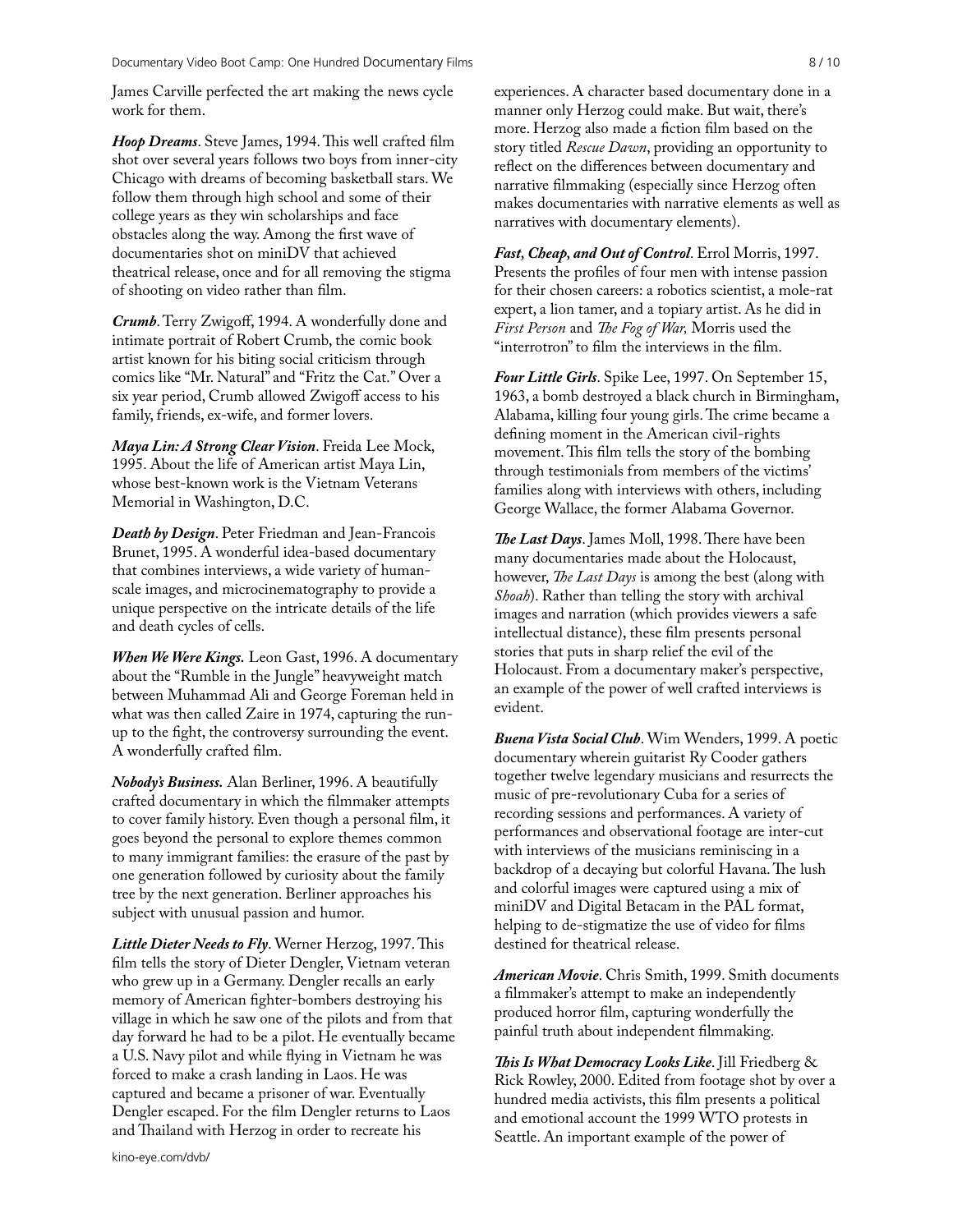collaborative filmmaking. Presents a unique point of view made possible by weaving together footage from a hundred cameras. A glimpse of the future of documentary film made possible by collaboration on a grand scale.

*A Kalahari Family*. John Marshall, 2002. No other filmmaker has devoted as much time to single subject as the late John Marshall did. This is documentary on an epic scale: a five-part, six-hour series that 50 years in the making. It documents the lives of the Ju/'hoansi of southern Africa from 1951 to 2000. Unlike so many films that exoticize their subjects and never get beyond a superficial relationship, this film charts Marshall's evolution from a romantic observer, to a close friend, to a tireless activist. It provides a long term examination of the changes one small group of people experience over the course of half a century as they find themselves under the influence of apartheid, economic changes, foreign aid, dispossession, and misguided notions of economic development. The film transcends its subjects and provides a view of the complexities surrounding the effects of globalization. It also provides a glimpse of how the documentary form evolved as a result of technological evolution, the film contains footage that spans many phases: early days of visual observation;. experimentation with postsynchronization of location audio; the first use of subtitles over indigenous dialog; the intimate observation made possible by portable double-system sync sound equipment; and the transition to analog video.

*Capturing the Friedmans.* Andrew Jarecki, 2003. In the words of Roger Ebert, "an instructive lesson about the elusiveness of facts."

**Bowling for Columbine.** Michael Moore, 2002. This film, like *Roger & Me*, raises questions about documentary ethics. The film is full of deceptive editing that twists and stretches the truth, yet through his storytelling skills, Moore, like a good magician, hides the mechanisms behind the tricks, resulting in a compelling argument that appeals to the emotions, but falls apart during the fact checking process.

**The Wild Parrots of Telegraph Hill.** Judy Irving, 2003. Delightful story of a modern-day St Francis and his relationship with a flock of wild parrots in San Francisco. Beautifully shot on 16mm film, it's not only a great story, but a feast for the eyes, the soft image with rich colors does justice to the story.

*Super Size Me*. Morgan Spurlock, 2004. An excellent example of a personal documentary in which Spurlock documents thirty days during which he eats only fast food from McDonald's, a diet which has drastic effects on his health. The film offers an entertaining and

[kino-eye.com/dvb/](http://kino-eye.com/dvb/)

cleverly constructed reflection on the fast food industry and bad nutrition. Spurlock gained 24½ pounds during the thirty days which later took 14 months to lose.

*Born into Brothels*. Zana Briski and Ross Kauffman, 2004. A portrait of children of prostitutes living in Calcutta's red-light district, a slickly produced documentary with beautiful images.

*Control Room*. Jehane Noujaim, 2004. A fascinating behind-the-scenes look at the media's vital role in manufacturing history. In the early days of the war in Iraq, Americans could see on their televisions twentyfour hours coverage of the war and observe a "U.S. victory." At the same time, a different story was being played out on television sets throughout the Arab world as Al-Jazeera broadcast images of Iraqi civilian casualties and American POWs (both taboo on American media, so much for the so-called liberal media).

*Grizzly Man*. Wener Herzog, 2005. Herzog explores what he calls "the ecstasy of truth" in this documentary that reflects on the life and death of Timothy Treadwell, a serious bear enthusiast. Combines interviews with people who knew Treadwell and Treadwell's own footage of his interactions with grizzly bears before he and his girlfriend were killed (and partially eaten) by a bear in 2003.

*Who Killed the Electric Car?* Christopher Paine, 2006. A well structured, informative, and entertaining documentary in the form of a whodunnit. Recounts the story of the EV-1, an electric car that General Motors introduced in California and then suddenly pulled off the road, crushing most of them, much to the dismay of drivers who loved the car. The California Air Resources Board passed the Zero Emission Vehicle mandate in 1990, providing an incentive for GM to introduce the EV-1 into the California automobile market. The mandate was eventually reversed after suits were bought by automobile manufacturers and the oil industry who feared losing out on profit from the oilfueled transportation monopoly. The film also presents a critical look at hydrogen vehicles and a positive discussion of plug-in hybrids.

*Flying: Confessions of a Free Woman*. Jennifer Fox, 2006. A six-hour, six-part, documentary in which we follow Fox as she travels around the world asking her women friends how they construct and imagine their lives as she struggles to figure out her own. In her attempt to capture how women talk, Fox filmed her conversations with friends using a technique called "passing the camera," rather than having a third person operate the camera or working with a traditional interview structure. Fox developed the technique in order to, "capture the way women really speak when